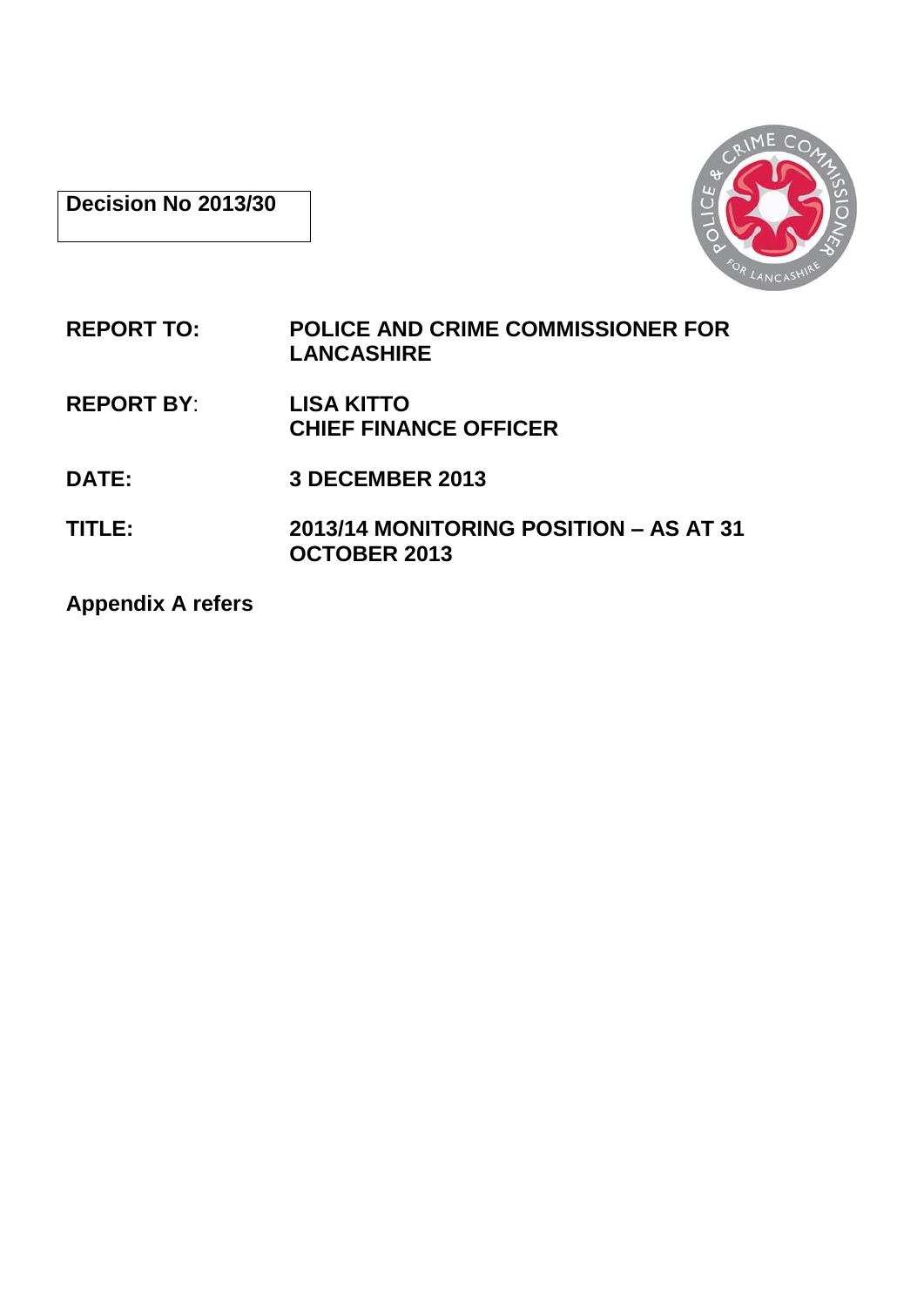# **EXECUTIVE SUMMARY**

This report sets out the monitoring position for the Police and Crime budget as at 31 October 2013. The report sets out the forecast position for the end of the year for both revenue and capital, the forecast impact on reserves and also sets out some of the issues that may impact in future years and may need to be taken into consideration as part of the development of the 2014/15 revenue and capital budgets.

# **RECOMMENDATIONS**

The Police and Crime Commissioner is asked to;

- Note the forecast revenue budget underspend of £8.4m and the forecast underspend of £8.2m on the capital programme.
- Agree that the carry forward limit for DFM balances be set at 1% for 2013/14 and that the level of underspend in excess of this be added to the transition reserve at the end of the year to manage the costs and risks associated with downsizing as a result of the funding reductions.
- Note the projected impact on the reserves at the end of 2013/14.
- Approve the addition of £0.574m to the 2013/14 capital programme for the purchase of additional vehicles to support the delivery of future savings and that £0.067m be added to the 2014/15 revenue budget to provide the required funding.

## **Decision taken by the Police and Crime Commissioner for Lancashire:**

| Original decision, as set out in the<br>attached report, approved without<br>amendment<br>(please delete as appropriate) | <b>YES</b> | <b>NO</b> |
|--------------------------------------------------------------------------------------------------------------------------|------------|-----------|
|--------------------------------------------------------------------------------------------------------------------------|------------|-----------|

| Original decision required to be amended and decision as detailed below: |
|--------------------------------------------------------------------------|
|                                                                          |
|                                                                          |
|                                                                          |
|                                                                          |
|                                                                          |
|                                                                          |
|                                                                          |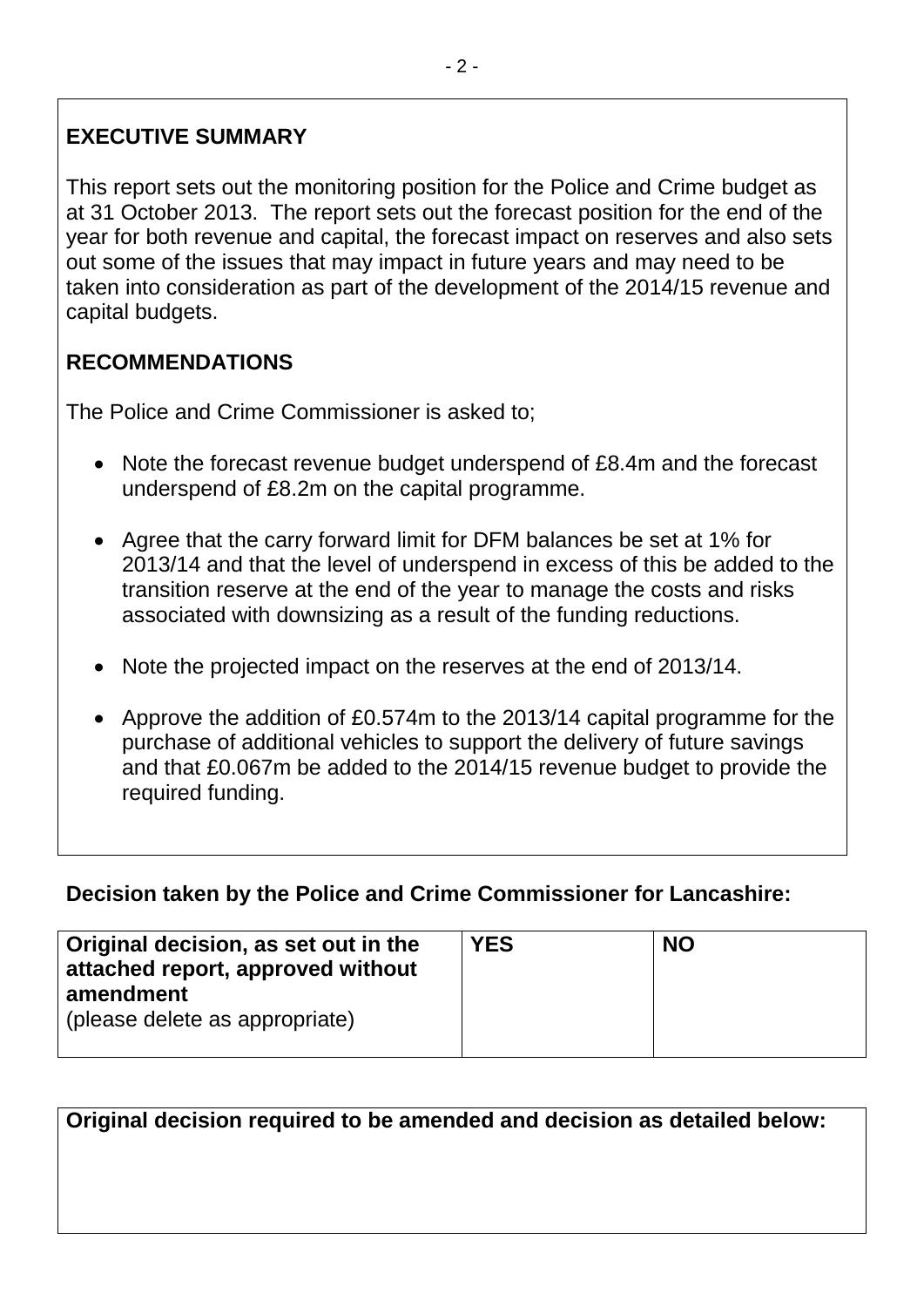**The reasons for the amended decision are as detailed below:**

### **Police and Crime Commissioner: Comments**

# **DECLARATIONS OF INTEREST**

The PCC is asked to consider any personal / prejudicial interests he may have to disclose in relation to the matter under consideration in accordance with the law, the Nolan Principles and the Code of Conduct.

#### **STATEMENT OF COMPLIANCE**

The recommendations are made further to legal advice from the Monitoring Officer and the Section 151 Officer has confirmed that they do not incur unlawful expenditure. They are also compliant with equality legislation.

| Signed:                              | Signed:               |
|--------------------------------------|-----------------------|
| <b>Police and Crime Commissioner</b> | <b>Chief Officer:</b> |
| Date:                                | Date:                 |

| Signed:                | Signed:                       |
|------------------------|-------------------------------|
| <b>Chief Constable</b> | <b>Chief Finance Officer:</b> |
| Date:                  | Date:                         |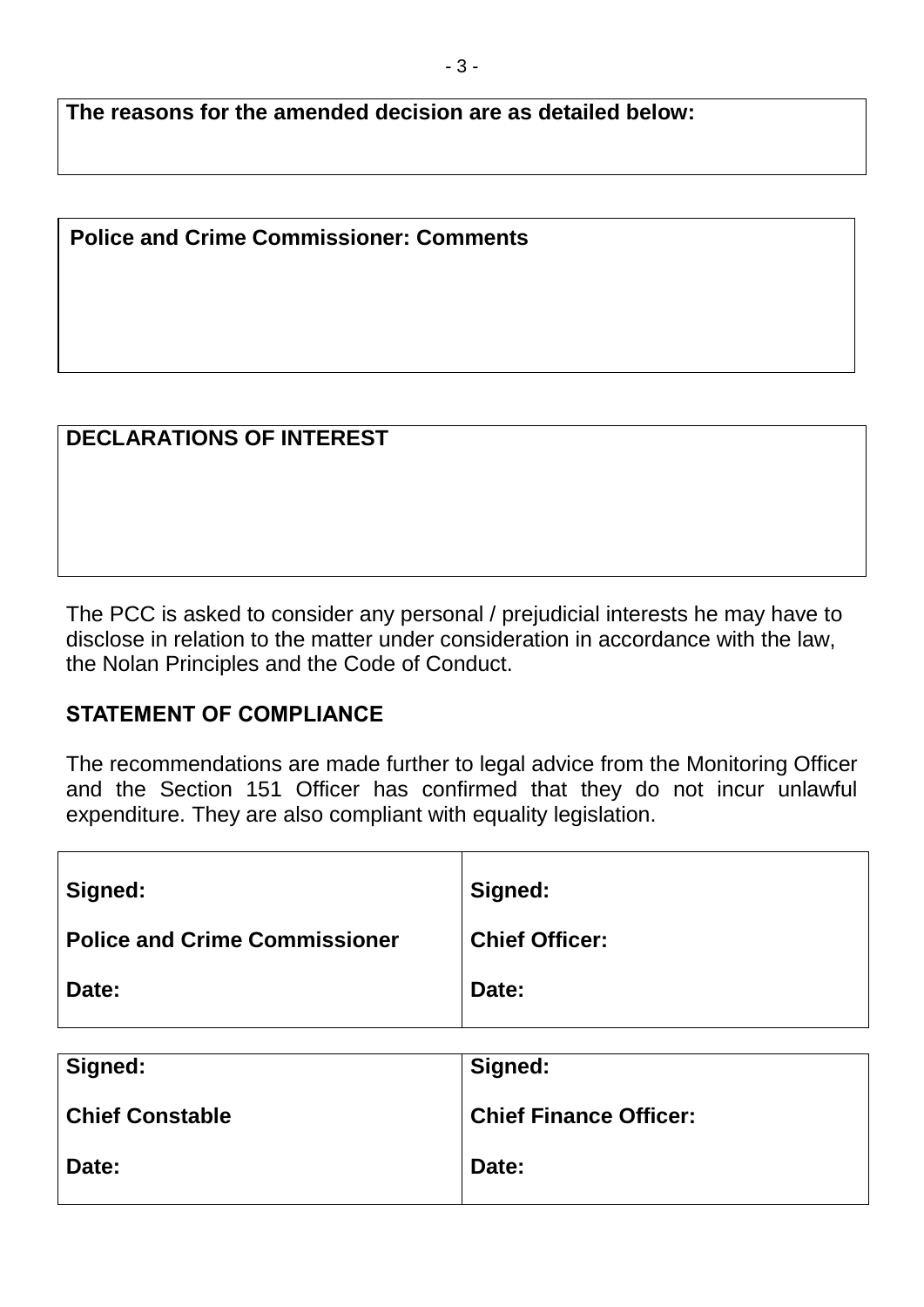## **1. 2013/14 Monitoring Position – As At 31 October 2013**

- 1.1 The Commissioner receives regular reports which set out the latest position on income and expenditure and forecast out turn position for the revenue and capital budget. This report sets out the latest position including;
	- A forecast out turn position for the PCC's revenue and capital budgets
	- The impact of the position on the PCC's reserves and
	- A summary of any risks or opportunities that may impact on the budget in future years

#### **2. Revenue Budget**

2.1 The budget for the Police and Crime Commissioner was set at £258.733m and after taking account of the planned use of balances by budget holders to the end of October 2013 has increased to £259.143m. Based on the monitoring at the end of October 2013, there is a forecast underspend of £8.4m for the year. The table below sets out a summary position for the budget;

| <b>Forecast Out Turn Position 2013/14</b>             |                                                                    |          |                                    |                               |
|-------------------------------------------------------|--------------------------------------------------------------------|----------|------------------------------------|-------------------------------|
| <b>Responsibility Area</b>                            | <b>Revised</b><br><b>Forecast</b><br><b>Budget</b><br><b>Spend</b> |          | <b>Forecast</b><br><b>Variance</b> | <b>Percentage</b><br>variance |
|                                                       | £m                                                                 | £m       | £m                                 | $\%$                          |
| <b>ACC Territorial</b><br><b>Operations</b>           | 146.442                                                            | 143.273  | $-3.169$                           | $-2.16%$                      |
| <b>ACC Specialist</b><br><b>Operations</b>            | 67.495                                                             | 65.475   | $-2.020$                           | $-2.99%$                      |
| <b>ACC People</b>                                     | 7.640                                                              | 6.807    | $-0.833$                           | $-10.90\%$                    |
| <b>Deputy Chief Constable</b>                         | 4.795                                                              | 4.560    | $-0.235$                           | $-4.90%$                      |
| <b>Director of Resources</b>                          | 28.280                                                             | 27.020   | $-1.260$                           | $-4.46%$                      |
| <b>Sub Total</b>                                      | 254.652                                                            | 247.135  | $-7.517$                           | $-2.95%$                      |
| Office of the Police and<br><b>Crime Commissioner</b> | 2.657                                                              | 2.644    | $-0.013$                           | $-0.4%$                       |
| <b>TOTAL DFM BUDGET</b>                               | 257.309                                                            | 249.779  | $-7.530$                           | $-2.93%$                      |
| <b>Non DFM</b>                                        |                                                                    |          |                                    |                               |
| Constabulary                                          | 10.571                                                             | 10.045   | $-0.526$                           | $-4.98%$                      |
| Office of the Police and<br><b>Crime Commissioner</b> | $-8.737$                                                           | $-9.091$ | $-0.354$                           | $-4.05%$                      |
| <b>TOTAL BUDGET</b>                                   | 259.143                                                            | 250.733  | $-8.410$                           | $-3.25%$                      |
|                                                       |                                                                    |          |                                    |                               |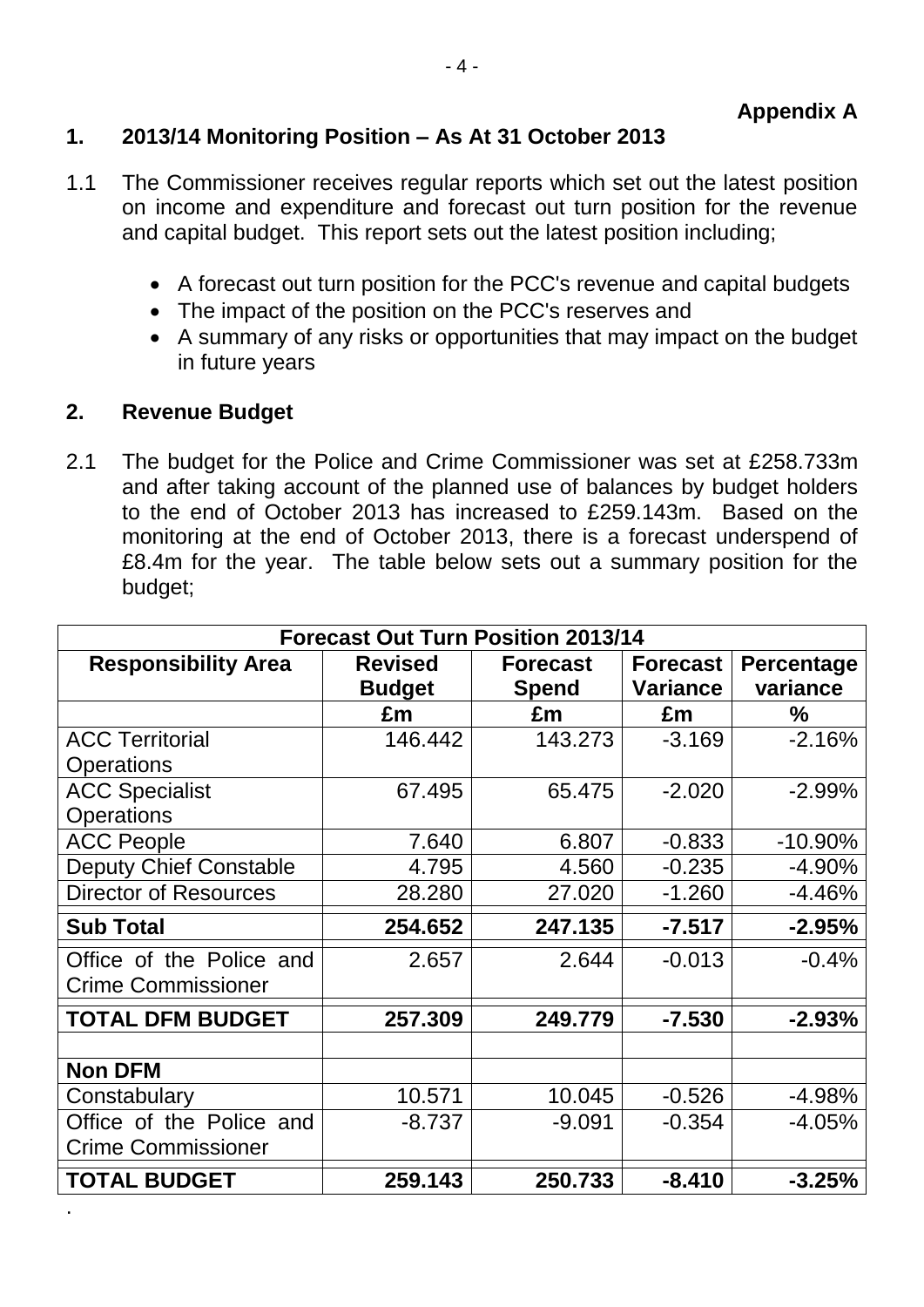- 2.2 The forecast year-end underspend is higher than the £3.191m underspend forecast at the end of July. This is not unusual as budget forecasting at the beginning of the year tends to be more cautious due to the fact that trends may change and that some spending patterns identified early in the year may change as a result of changes in demand etc. However as the year progresses and emerging trends stabilise these can be more reflected in the forecasting with greater certainty.
- 2.3 There are some significant financial challenges in the years ahead with an estimated £33m of savings required up to 2017/18. In preparation for this the Commissioner has agreed a package of proposals put forward by the Constabulary that will save £20m over the next 4 years. Work on implementing these proposals so that they can deliver the required level of savings in future years has already started and as a consequence of this some underspends have started to emerge in the current financial year.

### **3. Delegated Revenue Budgets**

### *Lancashire Constabulary DFM budget*

- 3.1 There is a forecast underspend by the year-end of £7.5m within the Constabulary budget. The majority of this saving is resulting from current vacancies on police officers and police staff which are forecast to deliver £5.5m of pay related savings by the end of the year. In addition to this, tighter control of overtime budget and management of staffing rotas is reducing spend on police officer overtime and public holiday pay costs and this will generate an additional underspend of £600k. Reduced expenditure on non-pay budgets and a general spend less approach will also deliver a further underspend of £1m.
- 3.2 Earlier in the year, there was additional pressure faced by the Constabulary's budget as a result of the Dale Cregan trial. These costs incurred from 1 April 2013 to the conclusion of the trial will be met by a further one-off grant made available from the Home Office and therefore there is a nil impact of this policing operation on the 2013/14 budget.

#### *Lancashire Constabulary Non-DFM budget*

3.3 Non-DFM budgets are forecast to underspend by £0.526m as a result on PCSO vacancies (£1m), and a general spend less approach (£1.7m), offset by implementation costs associated with the organisational reviews that have been agreed to deliver savings in the future (£2.2m). The forecast implementation costs assume a worst case scenario and therefore the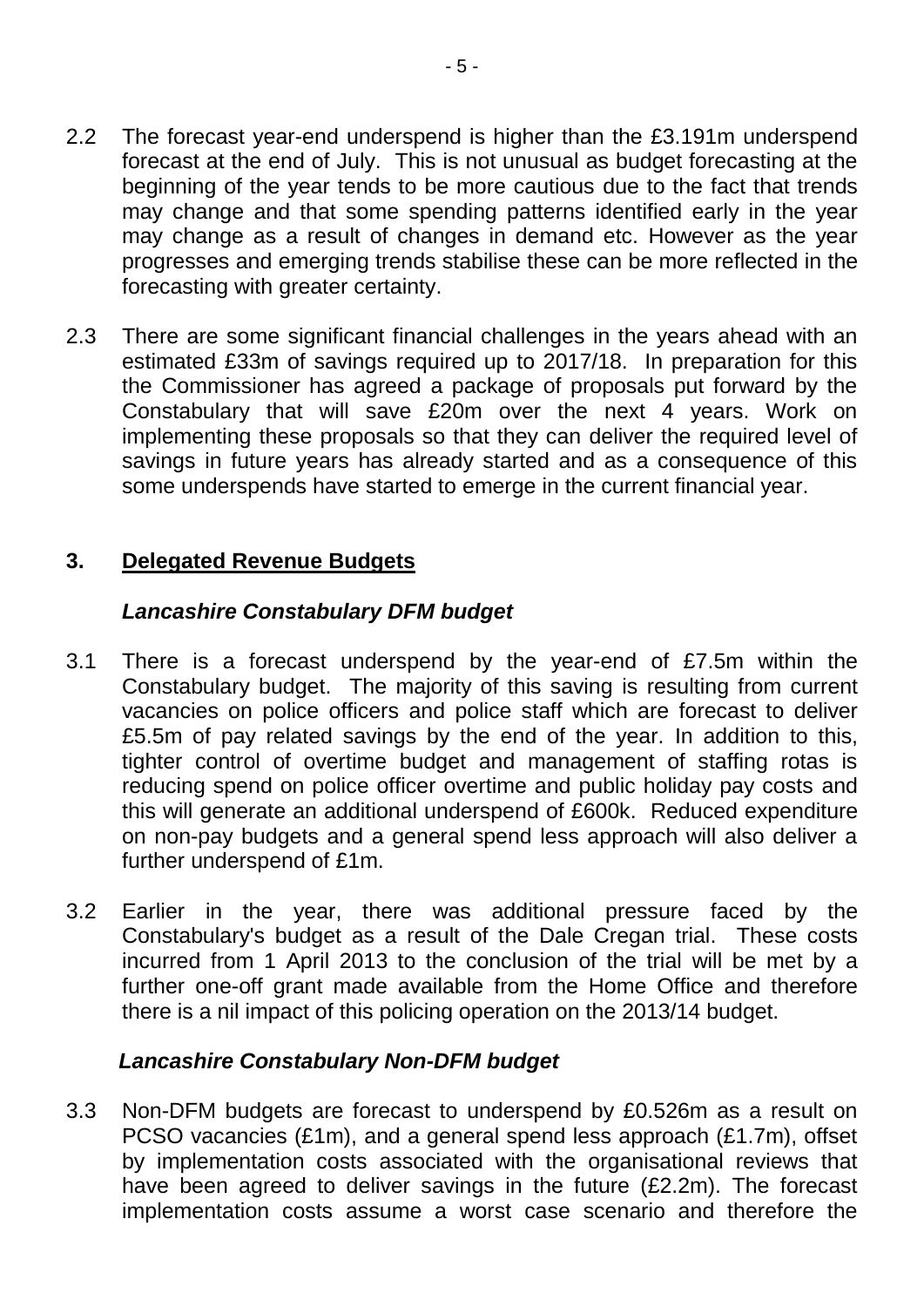underspend on non-DFM budgets could increase should these be lower than is currently forecast.

#### *Office of the Police and Crime Commissioner*

- 3.4 The DFM budget for the Office of the Police and Crime Commissioner is forecast to underspend by £13k reflecting an underspend on the hardship fund that was established following changes to council tax benefit (£40k) and general saving on costs (£10k) offset in part by a budgeted contribution from reserves that is not required (£37k).
- 3.5 The Non-DFM budget will underspend by £354k as a result of interest payments on borrowing being lower than anticipated as a result of using cash balances and delaying any new borrowing to support the capital programme.

#### **4. Reserves**

4.1 Reserves and provisions have been set aside to manage the financial risks within the financial strategy. The financial outlook for 2014/15 and beyond indicates that significant savings will be required with a further £13m still to be identified between 2014/15 and 2017/18. In assessing the level of reserves it is essential that the challenges ahead are taken into consideration and that there is sufficient available to meet any financial risks that may arise. Based on the current forecast year-end position, earmarked reserves are forecast to be £13.755m and general reserves £12.573m. A position on reserves is set out at Annex 1.

#### *5. Transition Reserve*

5.1 The Transition Reserve is available to assist the organisation as it downsizes in response to the significant funding reductions. The balance on the reserve at 1 April 2013 was £6.729m. The analysis below reflects the impact of the current forecast year-end position on the revenue budget and the contributions agreed from the reserves at previous decision making sessions:

|                                                  | £m       |
|--------------------------------------------------|----------|
| Opening balance                                  | 6.729    |
| Contribution from forecast revenue underspend    | 8.410    |
| Contributions from the reserve previously agreed | $-4.000$ |
| Closing balance                                  | 11.139   |

5.2 In view of the significant level of savings that the organisation must find over the next four year period and the ongoing risks to funding and costs that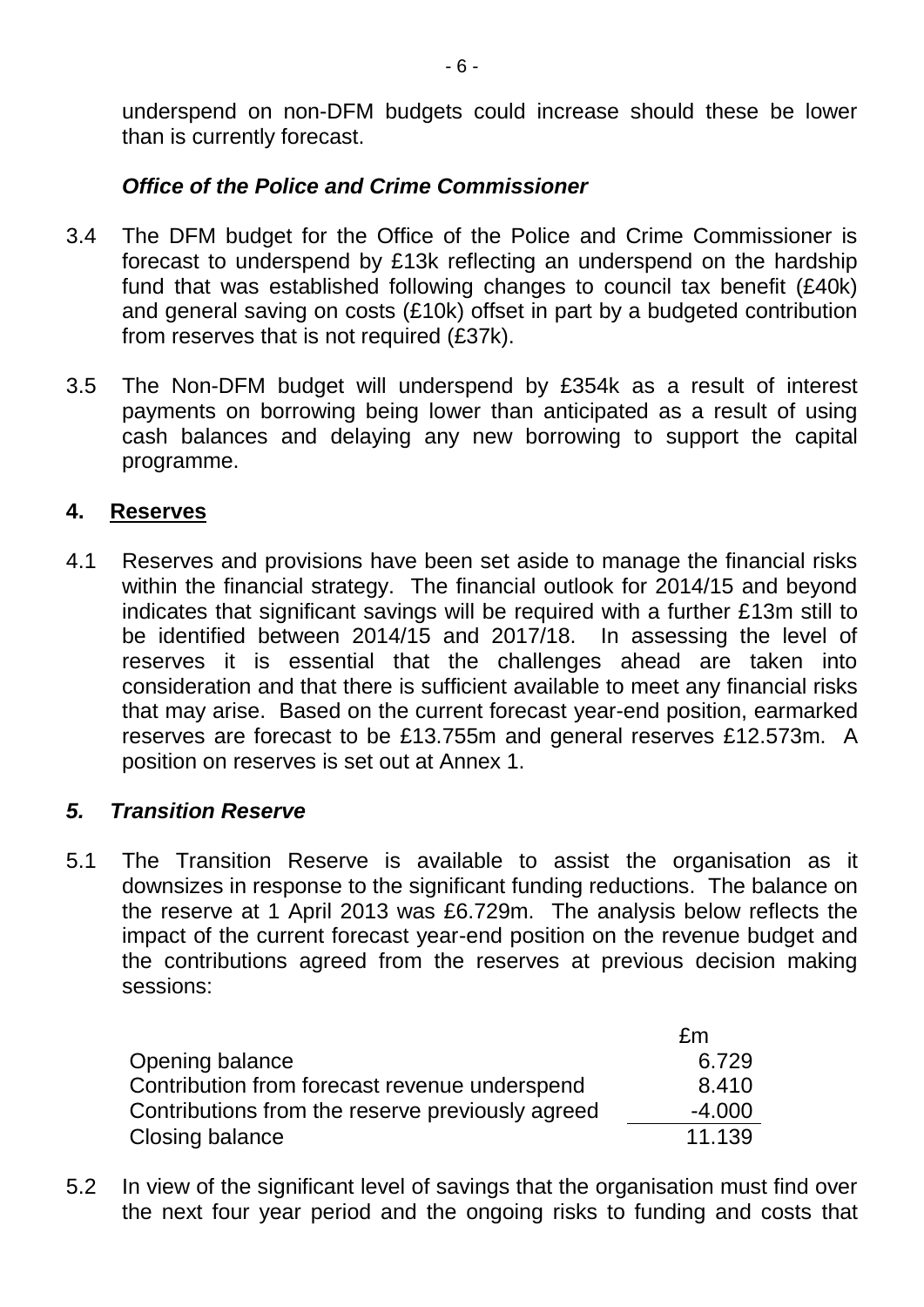exist it is deemed appropriate to maintain a level of earmarked reserves that is considered sufficient to manage the changes to the organisation that will be necessary to deliver the savings required.

5.3 At £11.2m the level of the transition reserve reflects 4% of the 2013/14 revenue budget and as such is considered to be an appropriate level.

### *6. Carry Forward*

6.1 In recognition of the fact that the Transition Reserve will be called upon in 2014/15 and future years to help manage risks and on-off costs that will arise, it is proposed that the limit on DFM balances for 2014/15 continues to be at 1% in line with that agreed for 2013/14 to ensure that this reserve remains at a level sufficient to meet the ongoing risks within the financial strategy. A limit of 1% still provides sufficient flexibility for both the Constabulary and the OPCC to manage their budgets throughout the year.

#### **7. CAPITAL BUDGET**

7.1 The revised 2013/14 capital programme for the Police and Crime Commissioner is £17.1m, the detail of which is set out in the table below.

|                                          | £m     |
|------------------------------------------|--------|
| Original 2013/14 Programme               | 9.618  |
| Add: Approved Slippage from 2012/13      | 6.125  |
| <b>Previously Agreed Additions;</b>      |        |
| Horsebox                                 | 0.060  |
| VDI Infrastructure/mobile data project   | 1.126  |
| C3PO investment                          | 0.160  |
| <b>Revised 2013/14 Capital Programme</b> | 17.121 |

7.2 Recent proposals agreed by the Commissioner to deliver £20m of savings over the next 4 years include the need to invest in a number of vehicles with a total cost of £0.574m. To fund this, revenue funding of £0.041m in 2013/14 will be required and a further £0.067m from 2014/15 onwards. The impact in 2013/14 can be managed within existing resources however it is proposed that £0.067m be added to the 2014/15 revenue budget to cover the additional cost.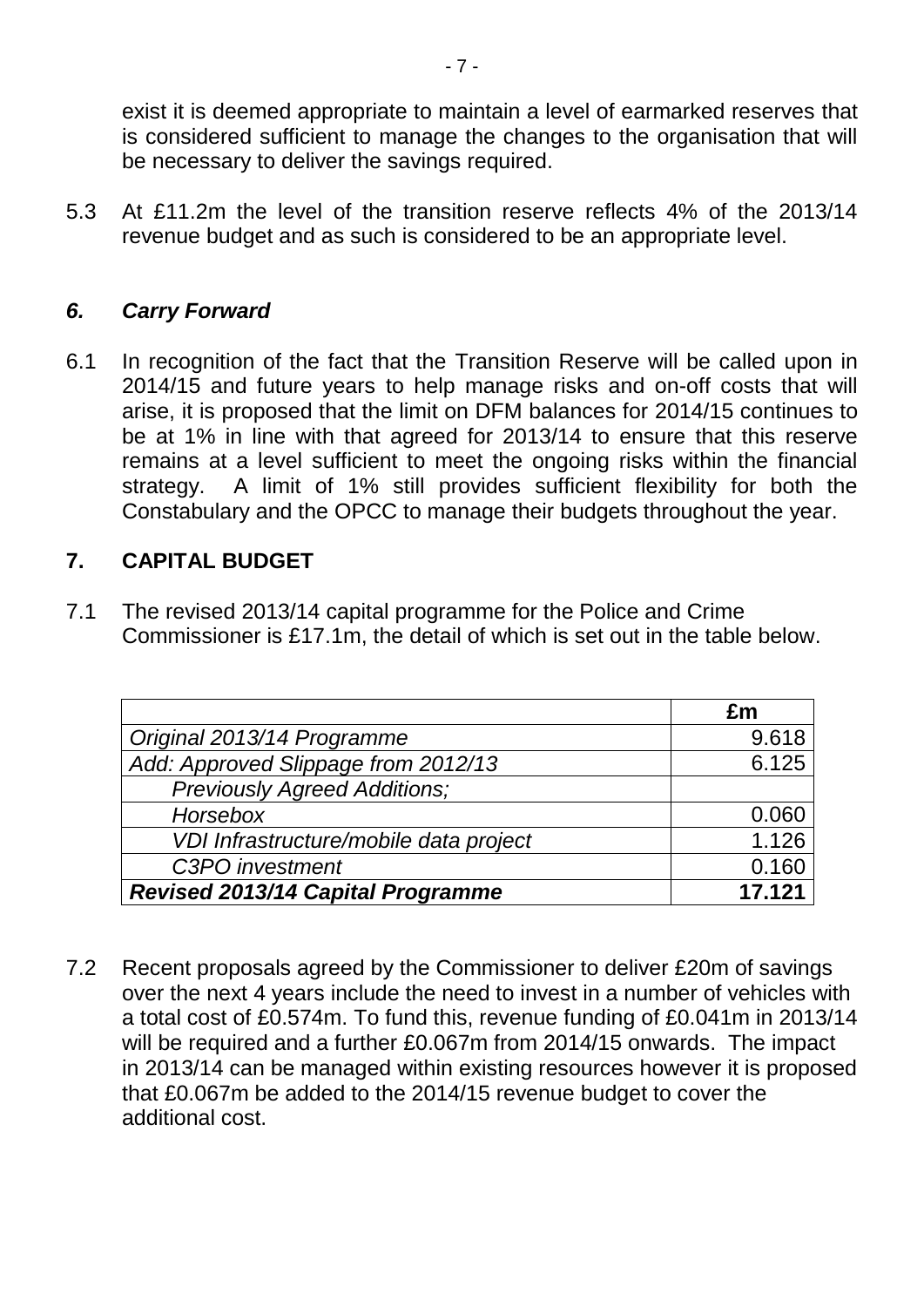## **8. MONITORING POSITION**

8.1 Spending to date against the revised programme of £17.121m as at the end of September is £5.758m. The forecast spend by the end of the year is £8.949m leaving slippage into future years of £8.057m and an underspend on the programme of £0.115m. Further detail is set out in the table below;

|                      | <b>Capital</b><br>Programme<br><b>Value</b> | Projected<br>Costs to 31<br><b>March 2014</b> | <b>Slippage</b> | <b>Underspend</b><br>$(\hbox{-})$<br>/Overspend<br>$\left( \mathbf{+}\right)$ |
|----------------------|---------------------------------------------|-----------------------------------------------|-----------------|-------------------------------------------------------------------------------|
|                      | £m                                          | £m                                            | £m              | £m                                                                            |
|                      |                                             |                                               |                 |                                                                               |
| <b>ICT Strategy</b>  | 7.912                                       | 5.583                                         | $-2.314$        | $-0.015$                                                                      |
| Accommodation        | 4.891                                       | 0.301                                         | $-4.490$        | $-0.100$                                                                      |
| Strategy             |                                             |                                               |                 |                                                                               |
| Vehicle              | 2.639                                       | 2.639                                         | $-0.000$        | $\overline{0}$                                                                |
| Replacement          |                                             |                                               |                 |                                                                               |
| <b>Other Schemes</b> | 1.679                                       | 0.426                                         | $-1.253$        | $\overline{0}$                                                                |
|                      |                                             |                                               |                 |                                                                               |
| <b>Total</b>         | 17.121                                      | 8.949                                         | $-8.057$        | $-0.115$                                                                      |

## **9 SLIPPAGE**

- 9.1 Slippage in 2013/14 includes the main areas set out below. These schemes are still required and funding to enable them to be completed in 2014/15 is still required and it is proposed that, subject to a full review of the capital programme for 2014/15, the funding be rolled forward to 2014/15:
	- *Automatic Number Plate Recognition (ANPR)* (£0.120m) most of this remaining provision is for a site in Northern Division; this amount was expected to be spent in 2013/14 but it is likely that some of this will now fall in 2014/15.
	- *Digital Voice Recording.* Two bids have been received and are currently being assessed. The outcome of the tender evaluation and the business case associated with this will be submitted to the Commissioner for consideration and approval. Should the project proceed it is likely that the costs in the current year will be significantly less than originally planned. At this point in time it is likely that there will be slippage of £1.392m in 2013/14 and that these costs will fall into 2014/15.
	- *Electronic Case Files.* This scheme has many dependencies including mobile working and a revised or new custody and case system. This work needs to be completed by the end of March 2014, after which the electronic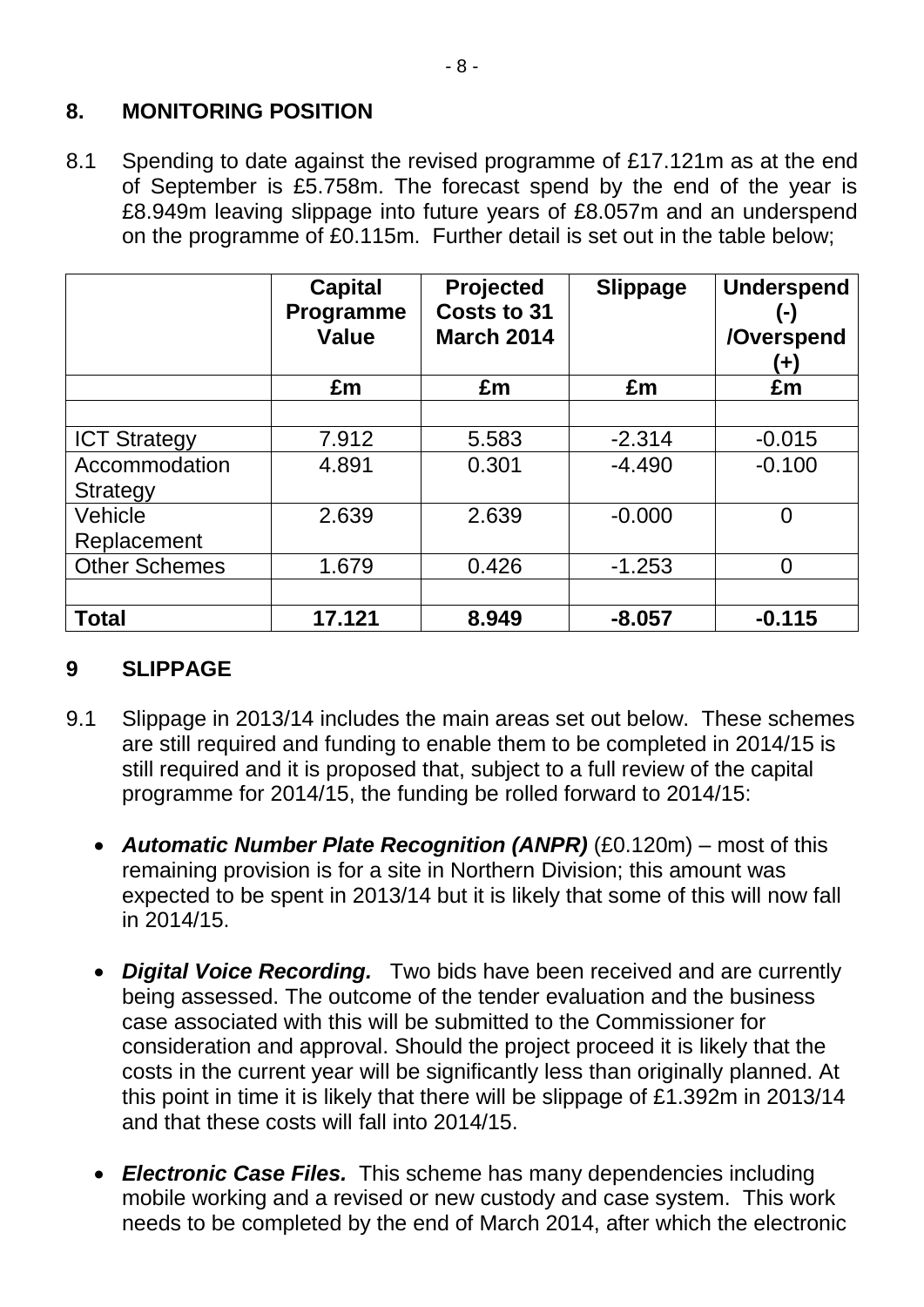case files will be introduced. This work will therefore not be fully completed in 2013/14 and the planned costs of £0.6m will fall into 2014/15.

- **Other IT projects.** A number of planned specific projects are still being developed and the costs are likely to be incurred in 2014/15. These include Voice and Data Infrastructure Refresh (£0.056m), Data Storage (£0.096m) CJ Exchange (£0.043m) and Video Conferencing (£0.025m).
- As part of the Organisation review process to deliver revenue savings there is a review of the Basic command Unit structure. This is likely to impact on future accommodation requirements and therefore the longer term accommodation needs are being considered as part of the review. Until the work is completed the planned works on a HQ for the Western Division and a police station in Accrington will be delayed and as a result slippage of £4m in 2013/14 is forecast.
- Digital Speed Camera Upgrade. This scheme was originally phased over two financial years, 2012/13 and 2013/14, and is funded from Road Safety Partnership contributions. There have been delays in progressing this as previous tender solutions had not been certified by the Home Office, resulting in a further tendering process now needing to be undertaken. This is only likely to commence in September this year which means that the planned spend in 2013/14 of £1.253m is unlikely.

## **10. Underspend**

10.1 An underspend of £0.1m is projected on the minor works budget and this is partly affected by the BCU review and the strategic review of the long term accommodation requirements.

## **11. 2014/15 Capital Programme**

11.1 The capital programme for 2014/15 is currently being developed and will be presented later in the financial year for approval along with the revenue budget**.**